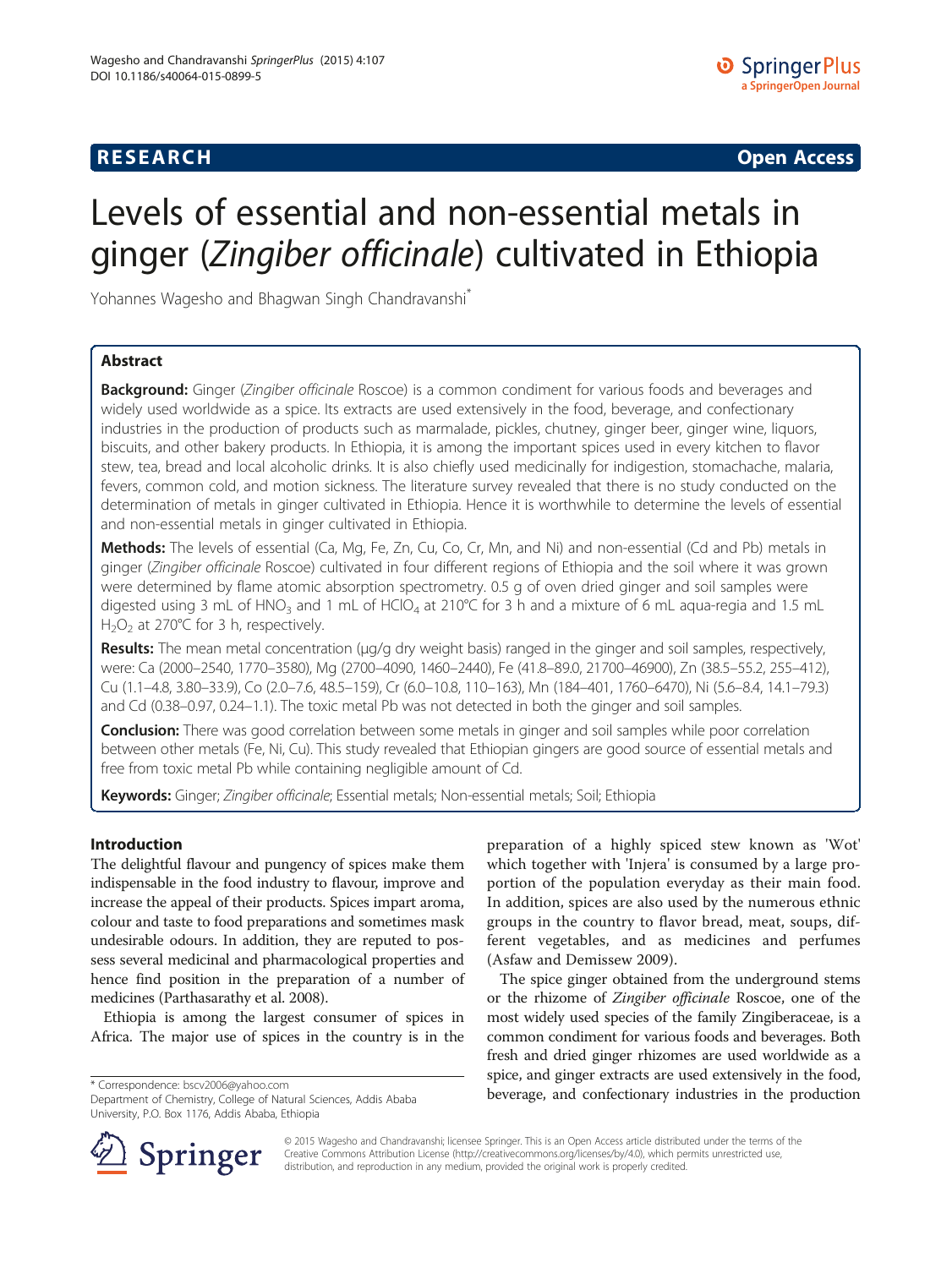of products such as marmalade, pickles, chutney, ginger beer, ginger wine, liquors, biscuits, and other bakery products (Mishra [2009](#page-12-0)). Ginger is also widely used in both traditional and contemporary natural medicine (Zingiber officinale [2010\)](#page-12-0). In Ethiopia, it is among the important spices used in every kitchen to flavor stew, tea, bread and local alcoholic drinks (Asfaw and Abegaz, [1995\)](#page-11-0). It is also chiefly used medicinally for indigestion, stomachache, malaria, fevers, common cold, and motion sickness.

The major ginger growing area in Ethiopia includes wetter regions at altitude below 2000 m in Kefa, Illubabur, Gamo Gofa, Sidama, Wellega, Wolaita, and Kembata-Tambaro. Currently, it has become an important cash crop for farmers in southern and south-western parts of Ethiopia. The production of this spice has been expanding in most parts of the country, as it can be grown under varied climatic conditions. It thrives well in areas with altitudes from sea level to 1500 m, mean annual temperature of 20–32°C and with total rainfall greater than 1200 mm. Well-drained, fertile and friable soil with enough humus and neutral pH is the ideal soil type for the production of ginger (Asfaw and Demissew [2009](#page-11-0); Hailemicheal et al. [2008\)](#page-12-0).

The unique flavor properties of ginger arise from the combination of pungency and aromatic essential oil. The main pungent compounds in fresh ginger are a series of homologous phenolic ketones known as gingerols. The gingerols are thermally unstable and are converted under high temperature to shogaol (Mishra [2009\)](#page-12-0). Shogaols, which are more pungent than gingerols, are the major pungent compounds in dried ginger (Jolad et al. [2004\)](#page-12-0).

The ginger rhizome also contains resin, proteins, cellulose, pentosans, starch and mineral elements. Of these, starch is the most abundant and comprises 40– 60% of the rhizome on a dry weight basis. The relative abundance of certain constituents of ginger is determined by the cultivar grown, the environmental conditions of growth and the stage of maturity at harvest (Parthasarathy et al. [2008\)](#page-12-0).

Humans require a suite of mineral elements in varying amounts for proper growth, health maintenance and general well being. Minerals are essential components of our diet that serve as cofactors in the thousands of enzymecontrolled reactions, control the action of nerves and muscles, help maintain the body's water balance, and buffer the pH (acidity) of the cell and extracellular fluids (Minerals-Learn [2010\)](#page-12-0). Plant-derived foods have the potential to serve as dietary sources for all human-essential minerals that make a significant contribution to daily mineral needs at all stages of the life cycle (Grusak [2002\)](#page-12-0). Generally, too low or too high of a concentration of trace elements in human diet can affect the quality of human life.

Mineral uptake by plants can be affected by several factors including mineral concentrations in soils, soil pH, cation exchange capacity, organic matter content, types and

varieties of plants, and age of the plant (Jung [2008](#page-12-0)). In ideal word we would take in our daily requirement of minerals by eating plants that grow in mineral rich soils (Harold and Leslie [2000](#page-12-0); Lokeshwari and Chandrappa [2006](#page-12-0)). The contamination of soil by atmospheric deposition of toxic metals affects soil properties and further increases plant metal levels through root uptake (Pandey and Pandey [2009](#page-12-0)), and eventually these metals are taken up by plants parts and transfer some into the food chain. Consequently, higher soil heavy metal concentration can result in higher levels of uptake by plants (Ebong et al. [2008\)](#page-12-0).

Contamination and subsequent pollution of the environment by toxic heavy metals have become an issue of global concern due to their sources, widespread distribution and multiple effects on the ecosystem. Heavy metals are generally present in agricultural soils at low levels. Due to their cumulative behaviour and toxicity, however, they have a potential hazardous effect not only on crop plants but also on human health (Uwah et al. [2009](#page-12-0)). Therefore, a comprehensive study related to the assessment of levels of essential and toxic metals of plants and soil where the plant has grown is crucial with respect to human health and the quality of its products.

Some studies have been carried out on levels of essential and non-essential metals in some spices and medicinal plants cultivated in Ethiopia (Derbie and Chandravanshi [2011](#page-11-0); Gebre and Chandravanshi [2012](#page-12-0); Kitata and Chandravanshi [2012](#page-12-0); Weldegebriel et al. [2012;](#page-12-0) Aregahegn et al. [2013](#page-11-0); Mekebo and Chandravanshi [2014;](#page-12-0) Endalamaw and Chandravanshi [2015;](#page-12-0) Dubale et al. [2015\)](#page-11-0). Some studies have also been conducted on determination of essential and non-essential metal levels of ginger in Nigeria (Obiajunwa et al. [2002](#page-12-0); Ogunwandea and Olawore [2004](#page-12-0); Aiwonegbe and Ikhuoria [2007](#page-11-0)), India (Devi et al. [2008\)](#page-11-0), and Saudi Arabia (Al-Eed et al. [2002](#page-11-0); Alwakeel [2008](#page-11-0)). However, the literature survey revealed that there is no study conducted on the determination of metals in ginger cultivated in Ethiopia. Since ginger is used as a spice for many peoples of Ethiopia and it is cash crop, the knowledge of their mineral levels is of particular interest. Hence it is worthwhile to determine the levels of essential and non-essential metals in ginger cultivated in Ethiopia. Therefore, this study deals with assessment of levels of metals (essential and nonessential) in ginger cultivated in Ethiopia and it aims to fill the gap at least partially in the area and initiate others for further study on ginger and closely related plants widely used throughout the country. The outcome of this study will ultimately help to ensure the dietary safety of the society and improving the country's economy by increasing both quality and quantity of ginger cultivated in Ethiopia.

The aim of this study was to determine the levels of selected major, trace and toxic metals (Ca, Mg, Fe, Zn, Cu,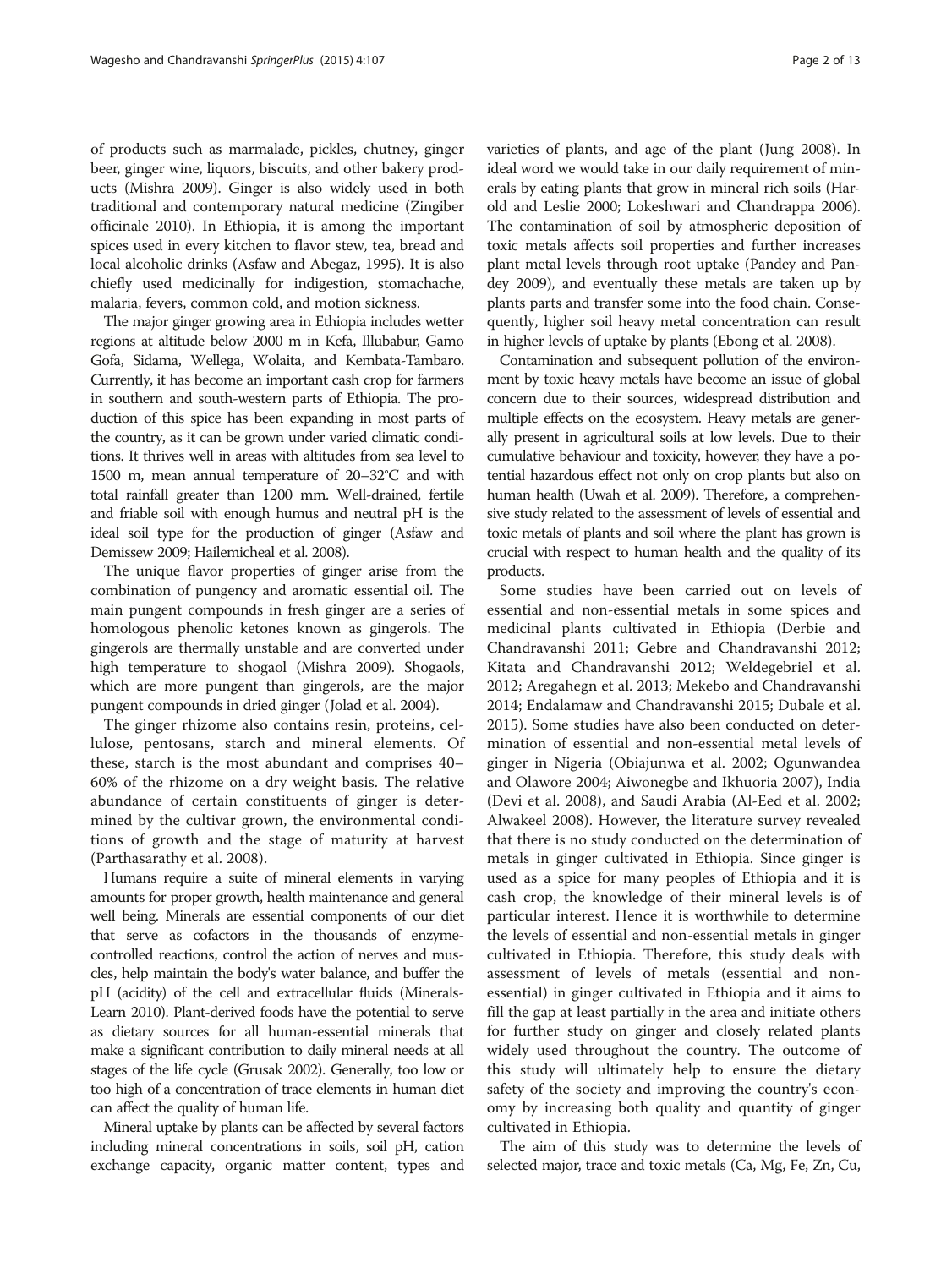Co, Cr, Mn, Ni, Cd, and Pb) in ginger cultivated in Ethiopia, to assess the level of minerals in soil samples where the ginger was grown and to correlate the levels of minerals in the ginger with that of soil in which it was cultivated. It was also aimed to compare the levels of metals in the ginger cultivated in Ethiopia with the levels of metals in the ginger from other countries.

### Methods

# Equipments and reagents

Chopping board (PTFE, China) and Teflon (PTFE) knife were used to cut ginger rhizome in to pieces. A drying oven (Digitheat, J.P. Selecta, Spain) was used to dry ginger sample. Electronic blending device (Moulinex, France) was used for grinding and homogenizing the sample to determine the total metal content of the ginger. Mortar and pestle was used to grind soil sample. Analytical balance (Larko, LA114, 110 g/0.1 g) with precision of  $\pm$  0.0001 g was used to weigh the ginger and soil sample. A 100 mL round bottomed flasks fitted with reflux condensers were used in Kjeldahl apparatus hot plate to digest the dried and powdered ginger and soil samples. Borosilicate volumetric flasks (25, 50 and 100 mL) were used during dilution of sample and preparation of metal standard solutions. Measuring cylinders (Duran, Germany), pipettes (Pyrex, USA), and micropipettes (Dragonmed, 1–10 μL, 100–1000 μL, Shangai, China) were used during measuring different quantities of volumes of sample solution, acid reagents and metal standard solutions. Flame atomic absorption spectrophotometer, FAAS (Buck Scientific Model 210VGP AAS, East Norwalk, USA) equipped with deuterium arc back ground correctors and hollow cathode lamps with air-acetylene flame was used for the determination of the metals (Ca, Mg, Cu, Zn, Mn, Ni, Fe, Co, Cr, Pb and Cd) in the ginger and soil samples.

All the reagents used were of analytical grade.  $HNO<sub>3</sub>$  $(69-72%)$  and  $HClO<sub>4</sub>$  (70%) (Research Lab Fine Chem Industries, Mumbai, India) were used for the digestion of ginger samples. Aqua-regia prepared from 3:1 ratio of 37% HCl (Riedel-deHaën, Germany) and (69–72%) HNO<sub>3</sub>, and extra pure hydrogen peroxide 30% H<sub>2</sub>O<sub>2</sub>, (Scharlau, European Union), were used for the digestion of soil sample. Lanthanum nitrate hydrate (98%, Aldrich, USA) was used to avoid refractory interference (for releasing calcium and magnesium from their phosphates). Stock standard solutions containing 1000 mg/L, in 2% HNO<sub>3</sub>, of the metals Ca, Mg, Cu, Zn, Mn, Ni, Fe, Co, Cr, Pb and Cd (Buck Scientific Puro-Graphic, USA) were used for preparation of calibration standards and in the spiking experiments. Deionized water (chemically pure with conductivity 1.5 μs/cm and below) was used for dilution of sample and intermediate metal standard solutions prior to analysis and rinsing glassware and sample bottles.

#### Sampling

Samples were collected from four major ginger producing areas in Ethiopia namely Tepi, Bombae, Hadaro and Illubabur. Tepi is located in the Sheka zone, Southern Nations, Nationalities and Peoples' Region (SNNPR), 596 km southwest of Addis Ababa with an elevation of 1097 m above sea level and lies between 7°12'–7°89'N and 35°24' to 37°90'E. The annual mean temperature of the area ranges between 15.1–27.5°C and the annual mean rainfall ranges 1201–1800 mm. Bombae is located in Wolayita Zone, SNNPRS, 390 km south west of Addis Ababa, lies between 6°51' and 7°35'N and 37°46'–38°1'E. Hadaro is located in Kembata zone of SPNNR. It is 270 km far from the capital city of Ethiopia which is Addis Ababa. Illubabor is located in the Oromia Region. It has a latitude and longitude of 8°18′ N and 35°35′E and an altitude of 1605 m.

Fresh ginger samples were collected from the farmlands of four areas in southern and south western Ethiopia particularly Illubabur (Oromia region), Tepi (Sheka, SNNPR), Hadaro (Kambata, SNNPR), and Bombae (Wolayita, SNNPR). These sampling sites were selected based on large-scale production area of ginger in the country so that the sample partly represents the whole ginger cultivated in Ethiopia. To collect the representative sample from each sampling sites, three subsamples (500 g each) were taken from farmlands which were roughly two km away from each other. These farmlands were randomly chosen from the three triangular corners of the area. Half kilogram of fresh ginger samples were collected from each farmland and put in clean polyethylene plastic bags labelled and brought to the laboratory for further pre-treatment. The three subsamples were mixed together after grinding in a blender to homogenize and form bulk samples that represent each sampling areas. Finally four ginger bulk samples one from each stated areas were prepared for analysis. 12 samples with 0.5 g aliquot (three from each bulk sample) were taken for final digestion.

For comparative analysis of mineral levels in ginger and the soil where the ginger was cultivated, the soil samples were collected from the surface horizon (15–20 cm) depth of the same four sampling areas of ginger. Sampling was done similar to ginger. Half-kilogram soil samples were collected from each farmland. The three sub-samples were mixed together after grinding using a mortar and pestle to homogenize and form bulk samples that represent each sampling areas. Finally four soil bulk samples one from each stated areas were prepared for analysis. 12 samples with 0.5 g aliquot (three from each bulk sample) were taken for final digestion.

#### Sample preparation

Fresh ginger collected from the sampling areas was kept in plastic bags and transported to the laboratory. The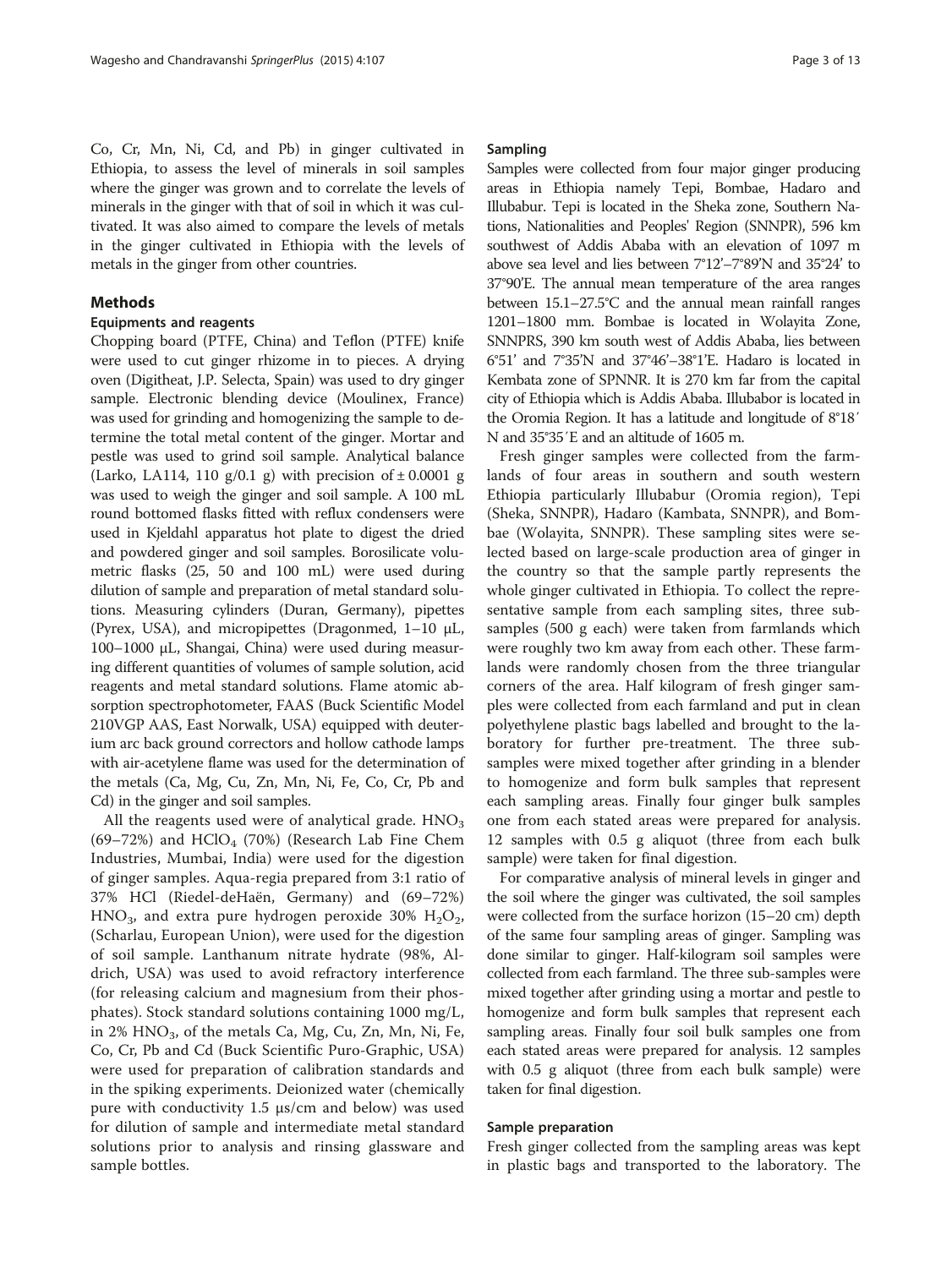rhizomes were washed with a running tap water so as to remove adsorbed soil particulates and then rinsed with deionized water. The thin outer skin of ginger was removed by plastic knife and chopped in to pieces nearly uniform size to facilitate drying uniformly. The sample was exposed to sun light for two days to reduce the moisture content. Then, to have constant mass, the sample was oven dried at 80°C for 24 h so as to express the result in terms of dry mass basis. The dried ginger was powdered using electronic blender and sieved to prepare fine powder of ginger for digestion.

The soil sample collected from the four sampling area were air dried to constant weight for three days and sieved through a 2-mm polyethylene sieve to remove large debris, stones, and pebbles. Then, the samples were ground using a mortar and pestle to pass a 500-μm sieve, homogenized, and ready for digestion.

#### Moisture content of ginger

To determine the moisture content of fresh ginger, first it was carefully washed with tap water to remove adsorbed soil particulates and exposed to air to vaporize water on the surface of it. Then it was weighed with electronic balance to record the initial weight with its moisture content. After oven drying at 80°C for two days it was re-weighed and re-dried until it gave constant mass. The moisture content of four samples was between 75.0–84.9%. Therefore, fresh ginger cultivated in Ethiopia has comparable moisture content with the value reported by Govindarajan ([1982](#page-12-0)), which is 80.9% for typical analysis of market sample of ginger.

#### Digestion of ginger and soil samples

The basic requirements for sample preparation for analysis are to get an optimum condition for digestion. The optimum condition is the one which required minimum reagent volume consumption, minimum reflux time, clarity of digests, and ease of simplicity (Huang et al. [2004](#page-12-0); Wilson et al. [2005;](#page-12-0) Demirel et al. [2008](#page-11-0); Chen and Ma [2001;](#page-11-0) Gaudino et al. [2007;](#page-12-0) Endalamaw and Chandravanshi [2015](#page-12-0)).

In this study, to prepare a clear colorless sample solution that is suitable for the analysis using FAAS, different ginger digestion procedures were optimized using the  $HNO<sub>3</sub>$  and  $HClO<sub>4</sub>$  acid mixtures by varying parameters such as volume of the acid mixture, digestion time and digestion temperature (Huang et al. [2004;](#page-12-0) Wilson et al. [2005;](#page-12-0) Demirel et al. [2008\)](#page-11-0). The results are given in Table [1](#page-4-0). From the optimization procedures, the acid mixture of 3 mL of  $HNO<sub>3</sub>$  (69–70%) and 1 mL of  $HClO<sub>4</sub>$  (70%), digestion time of 3 h and digestion temperature of 210°C were found the optimal condition for 0.5 g ginger sample. These optimum conditions were selected based on clarity of digests, minimum reagent volume consumption, minimum digestion time, simplicity and minimum temperature applied for complete digestion of sample.

A modified aqua-regia  $(HNO<sub>3</sub> + HCl + H<sub>2</sub>O<sub>2</sub>)$  was selected as digestion reagent for soil sample digestion in this work (Chen and Ma [2001;](#page-11-0) Wilson et al. [2005;](#page-12-0) Gaudino et al. [2007](#page-12-0)). The optimum conditions (Table [2](#page-4-0)) for soil sample digestion were a reagent mixture of 6 mL aquaregia (3:1 ratio of HCl to  $HNO<sub>3</sub>$ ) and 1.5 mL  $H<sub>2</sub>O<sub>2</sub>$ , digestion temperature of 270°C and digestion time of 3 h for 0.5 g soil sample.

Applying the optimized condition, 0.5 g of dried and homogenized ginger samples were transferred into a 100 mL round bottomed flask. Then  $4 \text{ mL of a mixture of HNO}_3$ (69–72%) and HClO<sub>4</sub> (70%) with a volume ratio of 3:1 (v/v) was added and the mixture was digested on a Kjeldahl digestion apparatus fitting the flask to a reflux condenser by setting the temperature first at 120°C for 30 min and then increased to 210°C for the remaining 2 h and 30 min. The digest was allowed to cool to room temperature for 10 min without dismantling the condenser from the flask and for 10 min after removing the condenser. To the cooled solution 15 mL of deionized water was added to dissolve the precipitate formed on cooling and to minimize dissolution of filter paper by the digest residue while filtering with Whatman, (110 mm, diameter), filter paper into 50 mL volumetric flask. The round bottom flask was rinsed subsequently with 5 mL deionized water until the total volume reached around 45 mL. To this final solution, 3 mL lanthanum nitrate solution (1% w/w) was added and the solution was filled to the mark (50 mL) with deionized water. The digestion was carried out in triplicate for each bulk sample. Digestion of a reagent blank was also performed in parallel with the ginger samples keeping all digestion parameters the same. The digested samples were kept in the refrigerator, until the levels of all the metals in the sample solutions were determined by FAAS.

Applying the optimized condition, 0.5 g of dried and homogenized soil samples were transferred into a 100 mL round bottomed flask. To this 6 mL of aqua-regia (3:1 ratio of 37% HCl to  $(69-72%)$  HNO<sub>3</sub>, respectively) and followed by 1.5 mL of 30%  $H_2O_2$  were added and the mixture was digested on a Kjeldahl digestion apparatus fitting the flask to a reflux condenser by setting the temperature first at 180°C for the first 30 min and then raised to 240°C for the next 30 min and finally raised to 270°C for the remaining 2 h. The rest steps were similar for both ginger and soil sample digestion procedure.

#### Instrument calibration

Calibration metal standard solutions were prepared for each of the metals from an intermediate standard solution containing 10 mg/L which was prepared from the atomic absorption spectroscopy standard stock solutions that contained 1000 mg/L. These intermediate standards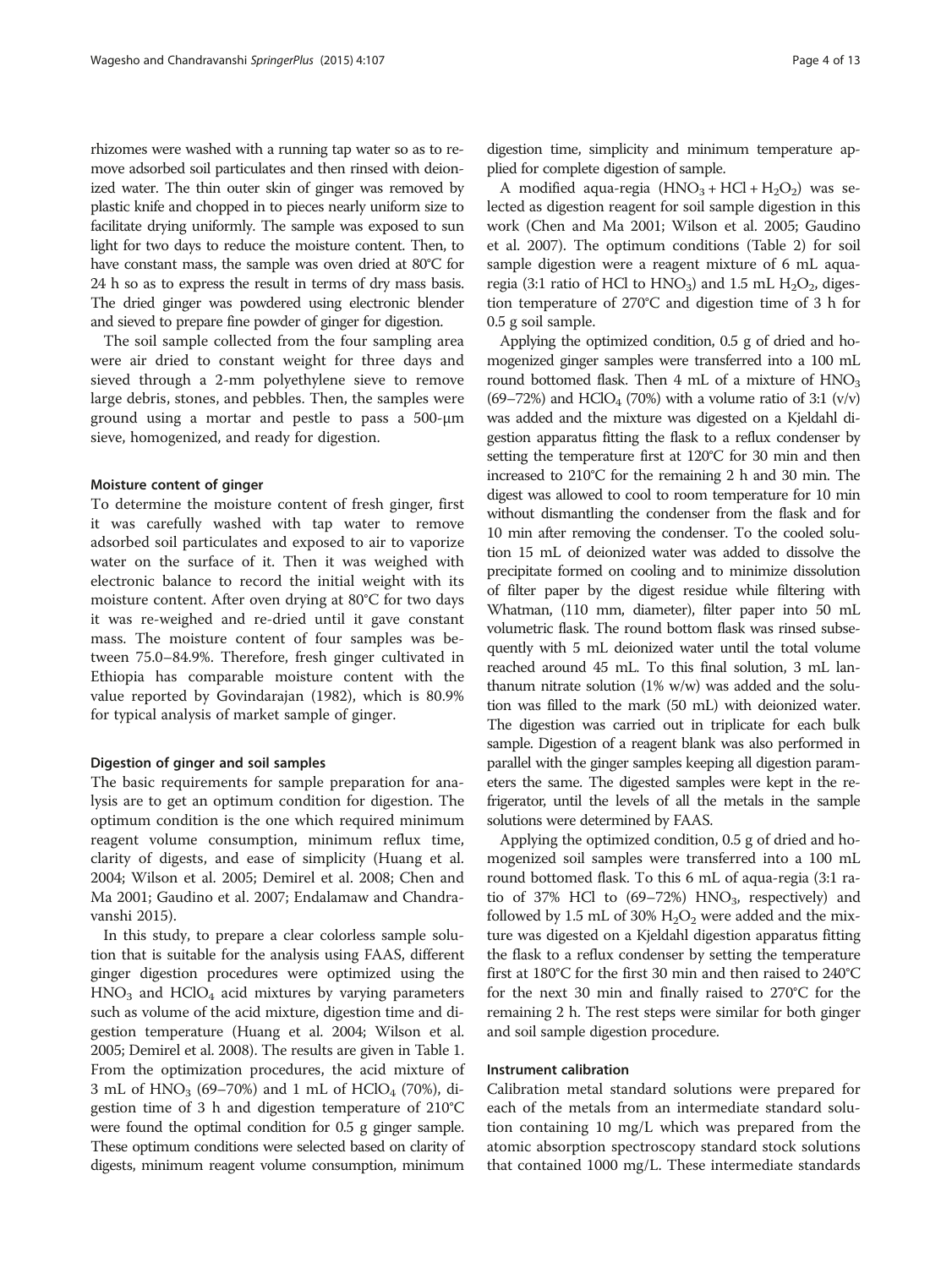| Trial no.      | Reagent(s) used                     | Reagent volume (mL) | Temp. (°C) | Digestion time (h) | <b>Results</b>              |
|----------------|-------------------------------------|---------------------|------------|--------------------|-----------------------------|
|                | Optimization for reagent volume     |                     |            |                    |                             |
| 1              | HNO <sub>3</sub> :HClO <sub>4</sub> | 3:3                 | 270        | 3:00               | Deep yellow                 |
| 2              | HNO <sub>3</sub> :HClO <sub>4</sub> | 4:2                 | 270        | 3:00               | Yellow                      |
| 3              | HNO <sub>3</sub> :HClO <sub>4</sub> | 3:2                 | 270        | 3:00               | Clear yellow                |
| $\overline{4}$ | HNO <sub>3</sub> :HClO <sub>4</sub> | 4:1                 | 270        | 3:00               | Almost clear                |
| 5              | HNO <sub>3</sub> :HClO <sub>4</sub> | 2:2                 | 270        | 3:00               | Clear light yellow          |
| 6              | HNO <sub>3</sub> :HClO <sub>4</sub> | 3:1                 | 270        | 3:00               | <b>Clear and colourless</b> |
|                | Optimization for temperature        |                     |            |                    |                             |
| 1              | HNO <sub>3</sub> :HClO <sub>4</sub> | 3:1                 | 150        | 3:00               | Deep yellow                 |
| 2              | HNO <sub>3</sub> :HClO <sub>4</sub> | 3:1                 | 180        | 3:00               | Light yellow                |
| 3              | HNO <sub>3</sub> :HClO <sub>4</sub> | 3:1                 | 210        | 3:00               | <b>Clear and colourless</b> |
| 4              | HNO <sub>3</sub> :HClO <sub>4</sub> | 3:1                 | 240        | 3:00               | Clear and colourless        |
| 5              | HNO <sub>3</sub> :HClO <sub>4</sub> | 3:1                 | 270        | 3:00               | Clear and colourless        |
| 6              | HNO <sub>3</sub> :HClO <sub>4</sub> | 3:1                 | 300        | 3:00               | Clear and colourless        |
|                | Optimization for digestion time     |                     |            |                    |                             |
| 1              | HNO <sub>3</sub> :HClO <sub>4</sub> | 3:1                 | 210        | 1:45               | Deep yellow                 |
| 2              | HNO <sub>3</sub> :HClO <sub>4</sub> | 3:1                 | 210        | 2:00               | Light yellow                |
| 3              | HNO <sub>3</sub> :HClO <sub>4</sub> | 3:1                 | 210        | 2:15               | Light yellow                |
| $\overline{4}$ | HNO <sub>3</sub> :HClO <sub>4</sub> | 3:1                 | 210        | 2:30               | Clear light yellow          |
| 5              | HNO <sub>3</sub> :HClO <sub>4</sub> | 3:1                 | 210        | 2:45               | Clear and colourless        |
| 6              | HNO <sub>3</sub> :HClO <sub>4</sub> | 3:1                 | 210        | 3:00               | <b>Clear and colourless</b> |

<span id="page-4-0"></span>Table 1 Different conditions tested for optimization of digestion procedure for 0.5 g ginger samples

Rows with bold font indicate the optimal condition for the given parameter.

were diluted with deionized water to obtain four working standards for each metal of interest. Then, Ca, Mg, Cu, Zn, Mn, Ni, Fe, Co, Cr, Pb and Cd were analyzed with FAAS (Buck Scientific Model 210GP) equipped with deuterium arc background corrector and standard air-acetylene flame system using external calibration curve. Three replicate determinations were carried out on each sample. All the eleven metals were determined by absorption/concentration mode and the instrument readout was recorded for each solution manually. The same analytical procedure was employed for the determination of elements in digested blank solutions.

The instrument was calibrated using four series of working standards. The working standard solutions of each

| Trial no.      | Reagent(s) used                 | Reagent volume (mL) | Temp. (°C) | Digestion time (h) | <b>Results</b>                  |
|----------------|---------------------------------|---------------------|------------|--------------------|---------------------------------|
|                | Optimization for reagent volume |                     |            |                    |                                 |
|                | Aqua-regia: $H_2O_2$            | 6.5:1               | 300        | 3:00               | Deep yellow with suspension     |
| $\overline{2}$ | Aqua-regia: $H_2O_2$            | 6:1.5               | 300        | 3:00               | Light yellow with no suspension |
| 3              | Aqua-regia: $H_2O_2$            | 5.5:2               | 300        | 3:00               | Light yellow with no suspension |
|                | Optimization for temperature    |                     |            |                    |                                 |
|                | Aqua-regia: $H_2O_2$            | 6:1.5               | 240        | 3:00               | Deep yellow with suspension     |
| $\overline{2}$ | Aqua-regia: $H_2O_2$            | 6:1.5               | 270        | 3:00               | Light yellow with no suspension |
| 3              | Agua-regia: $H_2O_2$            | 6:1.5               | 300        | 3:00               | Light yellow with no suspension |
|                | Optimization for digestion time |                     |            |                    |                                 |
|                | Aqua-regia: $H_2O_2$            | 6:1.5               | 270        | 2:00               | Deep Yellow with suspension     |
| 2              | Agua-regia: $H_2O_2$            | 6:1.5               | 270        | 2:30               | Light yellow with suspension    |
| 3              | Aqua-regia: $H_2O_2$            | 6:1.5               | 270        | 3:00               | Light yellow with no suspension |

Rows with bold font indicate the optimal condition for the given parameter.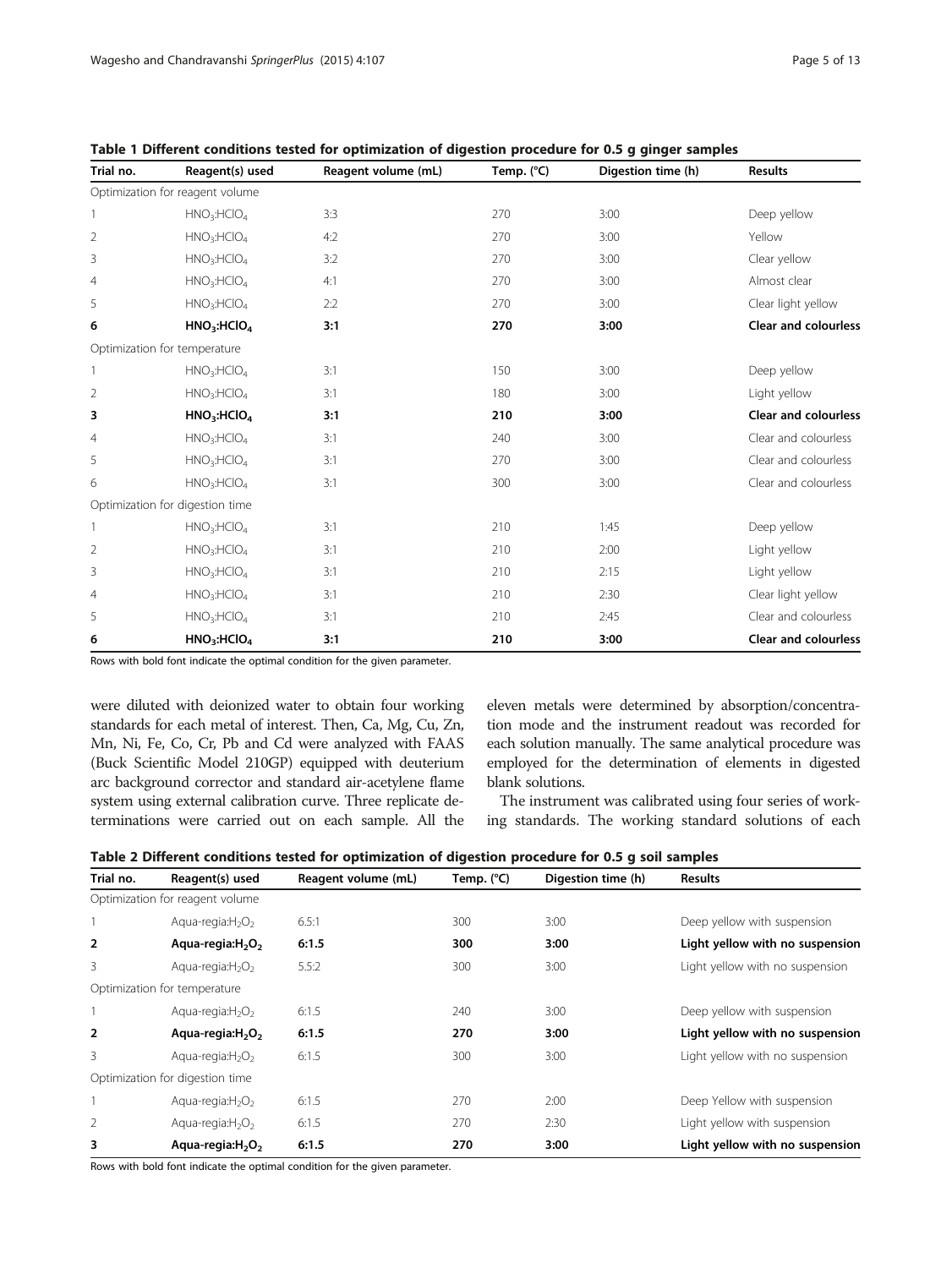metal were prepared freshly by diluting the intermediated standard solutions (10 mg/L). The correlation coefficients of the calibration curves were > 0.9999 which confirmed an excellent correlation between the absorbance and the concentration. The method detection limits were in the range 1–5 μg/g dry weight for the ginger and soil samples which indicated that the FAAS method used are applicable to detect the presence of metals in the ginger and soil samples at trace levels.

#### Method performance and method validation

The criteria used for evaluating analytical methods are called figures of merit. Based on these characteristics, one can predict whether a method meets the needs of intended purpose. These figures of merit are accuracy, precision, sensitivity, detection limits, and the quantitation limits (Mitra [2003](#page-12-0)).

In this study, the precision of the results were evaluated by the pooled standard deviation, and relative standard deviation of the results of nine measurements for a given bulk sample (i.e. three samples  $(n = 3)$  and triplicate readings for each sample).

In the present study, method detection limit for each metal was estimated by digesting six analytical blanks with the optimized procedure for both ginger and soil samples. Triplicate analyses of six blank samples for all elements were performed and the pooled standard deviation of the six blank reagents was calculated. The detection limits were obtained by multiplying the pooled standard deviation of the reagent blank ( $S_{\text{blank}}$ ) by three (MDL = 3 x  $S_{\text{blank}}$ , n = 6). The method detection limit of each metal was  $\leq 5 \text{ µg/g}$ which indicated that the method was applicable to the determination of metals at trace levels in both the ginger and soils samples.

In this work, the method validation was established by spiking experiments. The spiked samples were prepared by adding a small known quantity of metal standard solutions. For spiking ginger sample, 200 μL of 1000 mg/L Ca, 300 μL of 1000 mg/L Mg, 12.5 μL of 1000 mg/L Zn, 75 μL of 1000 mg/L Mn, 31.5 μL of 40 mg/L Ni, 10 μL of 1000 mg/L Fe, 43.5 μL of 40 mg/L Co, 25 μL of 40 mg/L Cu, 62.5 μL of 40 mg/L Cr and 30 μL of 10 mg/L Cd standard solutions were added to round bottomed flask (100 mL) containing 0.5 g ginger sample. For soil sample spiking, 350 μL of 1000 mg/L Ca, 250 μL of 1000 mg/L Mg, 235 μL of 1000 mg/L Fe, 65 μL of 1000 mg/L Mn, 75 μL of 1000 mg/L Zn, 20 μL of 1000 mg/L Ni, 200 μL of 40 mg/L Cu, 40 μL of 1000 mg/L Co, 35 μL of 1000 mg/L Cr and 32 μL of 10 mg/L Cd standard solutions were added to round bottomed flask (100 mL) containing 0.5 g soil sample. The spiked and non-spiked samples were digested and analysed in similar condition.

The results of percentage recoveries for the studied metal nutrients in both ginger and soil samples were within the

acceptable range (93–106%) in the ginger and (93–107%) in the soil samples. These results verified that the optimized digestion procedure was valid for both ginger and soil sample analysis.

#### Statistical analysis

The analysis of variance for the equality of means and correlation between the elements in ginger and soil samples were done using the SPSS 16.0.

#### Results

The concentration of eleven elements (Ca, Mg, Fe, Zn, Cu, Co, Cr, Mn, Ni, Cd, and Pb) in the digested samples of ginger and soil were determined by FAAS. Among the determined metals Pb was below the method detection limit (0.002 mg/g in the ginger and 0.004 mg/g in the soil) and the concentration of the rest of metals are shown with their respective standard deviation in Tables [3](#page-6-0) and [4](#page-6-0). The most abundant metal among the macro-elements in ginger was Mg followed by Ca whereas Mn content was the predominant among the tested micronutrient heavy metals followed by Fe, Zn, Co and Cu. In soil sample the most abundant metal was Fe followed by Mn, Ca, Mg, Zn, Cr, Co, Cu, Ni, and Cd.

# **Discussion**

#### Distribution pattern of the metals in ginger samples

Mineral uptake in plants is a function of mineral concentrations in soils, soil pH, cation exchange capacity, organic matter content, types and varieties of plants, and age of the plant (Jung [2008](#page-12-0)). As it can be seen from Table [3,](#page-6-0) there is large difference in concentration of different metals within ginger sample and slight variation in metals of the same type along with geographical location. The range of concentration (in mg/kg) pattern of elements in ginger sample collected from four sampling area is given in Table [3](#page-6-0).

Ginger contained higher amount of Mg (2700–4090 mg/kg), followed by Ca (2000–2540 mg/kg). The higher levels of Mg in the ginger is probably due to the fact that nutrient elements such as N, P, K, S, and Mg are highly mobile in the plant tissue and trans-located from old plant tissue to new plant tissue. The other probable reason for higher concentration of Mg and Ca is if the soil which have been used for cultivating the plant, are highly fertilized with manure and organic residues, K, Ca and Mg are highly available for plant uptake. Hence, the plant has high amount of these metals.

Mn (184–401 mg/kg) was the most accumulated trace metal followed by Fe (41.8–89.0 mg/kg) and Zn (38.5– 55.2 mg/kg) in ginger sample. Higher Mn levels in the ginger may be attributed to the availability of this micronutrient heavy metal in relatively acidic soils of the farmland. The chemical forms of Mn present in soil are known to depend on soil pH. In acidic soil, the easily absorbed form,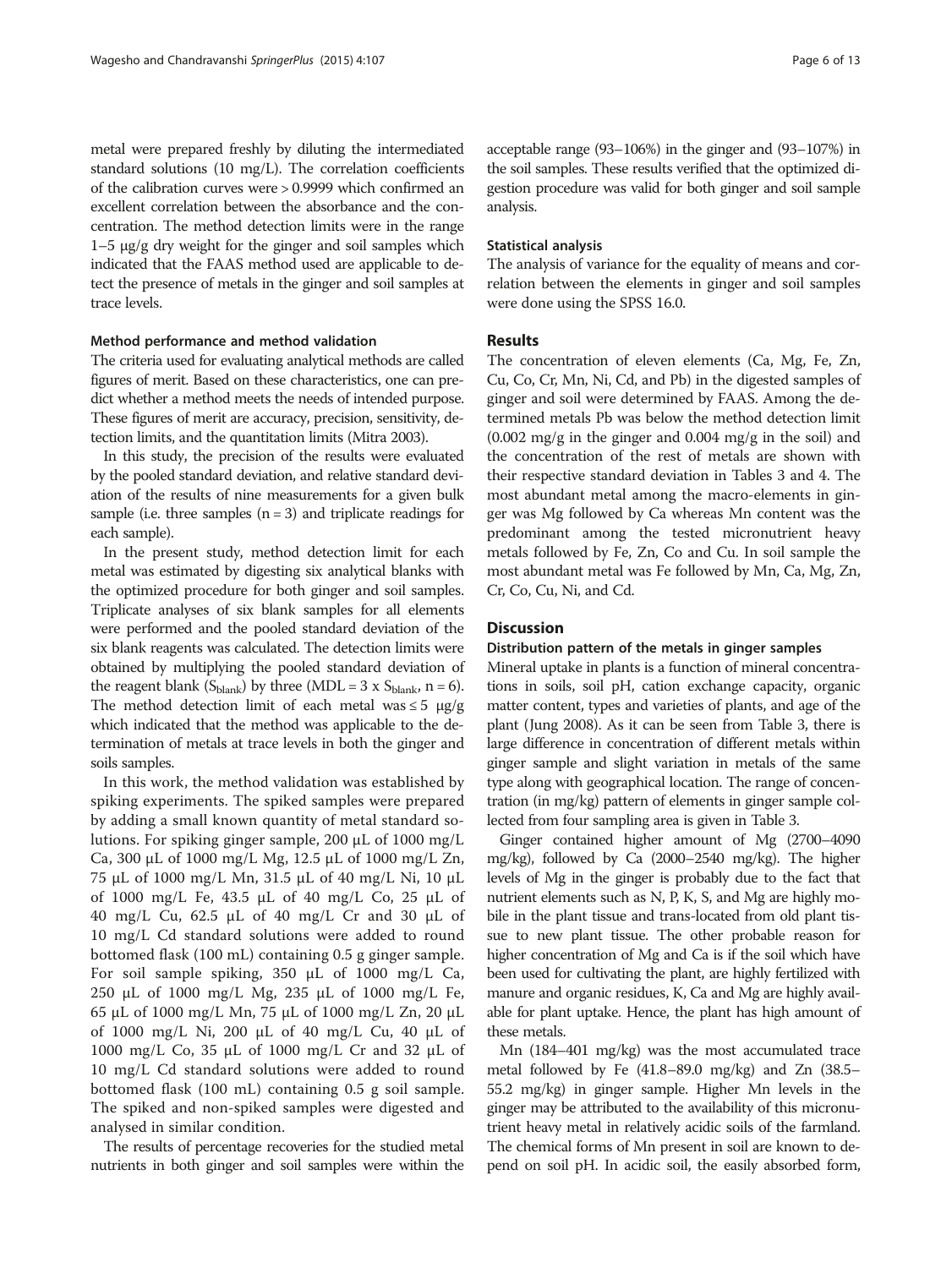| <b>Metal</b> |                 | Average concentration (mean $\pm$ SD, n = 3, µg/g dry weight basis) |                 |                  |
|--------------|-----------------|---------------------------------------------------------------------|-----------------|------------------|
|              | Tepi ginger     | Bombae ginger                                                       | Hadaro ginger   | Illubabur ginger |
| Ca           | $2000 \pm 47$   | $2540 \pm 93$                                                       | $2190 \pm 24$   | $2490 \pm 41$    |
| Mg           | $2990 \pm 9$    | $2700 \pm 57$                                                       | $2760 \pm 11$   | $4090 \pm 105$   |
| Cu           | $4.78 \pm 0.34$ | $1.86 \pm 0.18$                                                     | $2.53 \pm 0.19$ | $1.10 \pm 0.05$  |
| Zn           | $55.2 \pm 3.9$  | $39.6 \pm 0.5$                                                      | $38.5 \pm 0.5$  | $54.0 \pm 2.7$   |
| Mn           | $385 \pm 9$     | $285 \pm 4.3$                                                       | $184 \pm 3.6$   | $401 \pm 12$     |
| Ni           | $5.61 \pm 0.44$ | $5.46 \pm 0.48$                                                     | $6.78 \pm 0.53$ | $8.40 \pm 0.32$  |
| <b>Fe</b>    | $44.2 \pm 3.3$  | $55.4 \pm 5.0$                                                      | $41.8 \pm 2.8$  | $89.0 \pm 6.1$   |
| Co           | $7.58 \pm 0.46$ | $5.68 \pm 0.40$                                                     | $2.04 \pm 0.14$ | $2.18 \pm 0.18$  |
| Cr           | $9.28 \pm 0.61$ | $6.02 \pm 0.14$                                                     | $9.17 \pm 0.62$ | $10.8 \pm 0.2$   |
| Cd           | $0.97 \pm 0.08$ | $0.38 \pm 0.02$                                                     | $0.38 \pm 0.02$ | $0.70 \pm 0.07$  |
| <b>Pb</b>    | <b>ND</b>       | <b>ND</b>                                                           | <b>ND</b>       | <b>ND</b>        |

<span id="page-6-0"></span>Table 3 Average concentration (mean  $\pm$  SD, n = 3,  $\mu$ g/g dry weight basis) of major, trace and toxic metals in ginger samples from Tepi, Bombae, Hadaro and Illubabur

ND: Concentration of the tested heavy metal was below the method detection limit.

 $Mn^{+2}$  released from soil by H<sup>+</sup>, which is produced from  $NH<sub>4</sub><sup>+</sup>$  (Zubillaga et al. [2008](#page-12-0)), can be readily taken up and accumulated in the ginger.

It has been reported that Fe and Zn are the main elements that plant could accumulate and pass up in the food chain. Therefore, the high concentration of Zn from trace metals next to Mn and Fe in ginger may be because of the fact that these ions are readily transferred from the soil to plants, and accumulated in plants.

The levels of other essential trace metals detected in ginger were Co (2.04–7.58 mg/kg), Ni (5.61–8.40 mg/kg), Cr (6.02–10.8 mg/kg) and non-essential heavy metals Cd (0.38–0.97 mg/kg). The level of Cd was the least among the metals; however due to its toxicity deserves special concern. The non-essential heavy metal, Pb, was found to be below the method detection limit. In general the

concentration pattern of metals in ginger was decreased as  $Mg > Ca > Mn > Fe > Zn > Cr > Ni > Co > Cu > Cd.$ 

As it can be seen from Table 3, ginger are a good source of major and trace metals that are essential to human in addition to its food flavouring purpose. The small amount of Co and Cu found in ginger does not contradict with the requirement of the metal for proper functioning of the body, because these metals are required in small amount  $(Co = 0.3 \text{ mg/day}$  as a constituent of vitamin  $B_{12}$  and Cu = 3.5 mg/day).

#### Daily intake of metals from ginger

Daily intake of metals from ginger has been calculated based on the assumption that an adult person consumes 5 g fresh ginger per day in different form. The moisture content of Ethiopian fresh ginger was found in the range

Table 4 Average concentration (mean  $\pm$  SD, n = 3, µg/g dry weight basis) of major, trace and toxic elements in soil samples from Tepi, Bombe, Hadaro and Illubabur

| Metal     |                 | Average concentration (mean $\pm$ SD, n = 3, $\mu$ g/g dry weight basis) |                 |                  |
|-----------|-----------------|--------------------------------------------------------------------------|-----------------|------------------|
|           | Tepi soil       | Bombae soil                                                              | Hadaro soil     | <b>Illubabur</b> |
| Ca        | $3580 \pm 16$   | $2060 \pm 10$                                                            | $2040 \pm 43$   | $1770 \pm 39$    |
| Mg        | $2430 \pm 141$  | $1460 \pm 45$                                                            | $1660 \pm 8$    | $2440 \pm 8$     |
| Cu        | $33.9 \pm 0.5$  | $3.76 \pm 0.07$                                                          | $6.77 \pm 0.17$ | $33.7 \pm 0.8$   |
| Zn        | $389 \pm 36$    | $344 \pm 28$                                                             | $255 \pm 14$    | $413 \pm 39$     |
| Mn        | $6470 \pm 81$   | $1760 \pm 26$                                                            | $1920 \pm 28$   | $4680 \pm 32$    |
| Ni        | $79.3 \pm 1.2$  | $14.1 \pm 0.3$                                                           | $21.4 \pm 1.0$  | $73.1 \pm 4.7$   |
| <b>Fe</b> | $46900 \pm 600$ | $21800 \pm 821$                                                          | $21700 \pm 407$ | $46170 \pm 484$  |
| Co        | $159 \pm 2.8$   | $57.1 \pm 2.1$                                                           | $48.5 \pm 0.6$  | $132 \pm 1.9$    |
| Cr        | $139 \pm 12$    | $110 \pm 7.6$                                                            | $114 \pm 1.8$   | $163 \pm 2.5$    |
| Cd        | $1.08 \pm 0.08$ | $0.24 \pm 0.02$                                                          | $0.73 \pm 0.06$ | $1.20 \pm 0.07$  |
| <b>Pb</b> | ND.             | <b>ND</b>                                                                | <b>ND</b>       | <b>ND</b>        |

ND: Concentration of the tested heavy metal was below the method detection limit.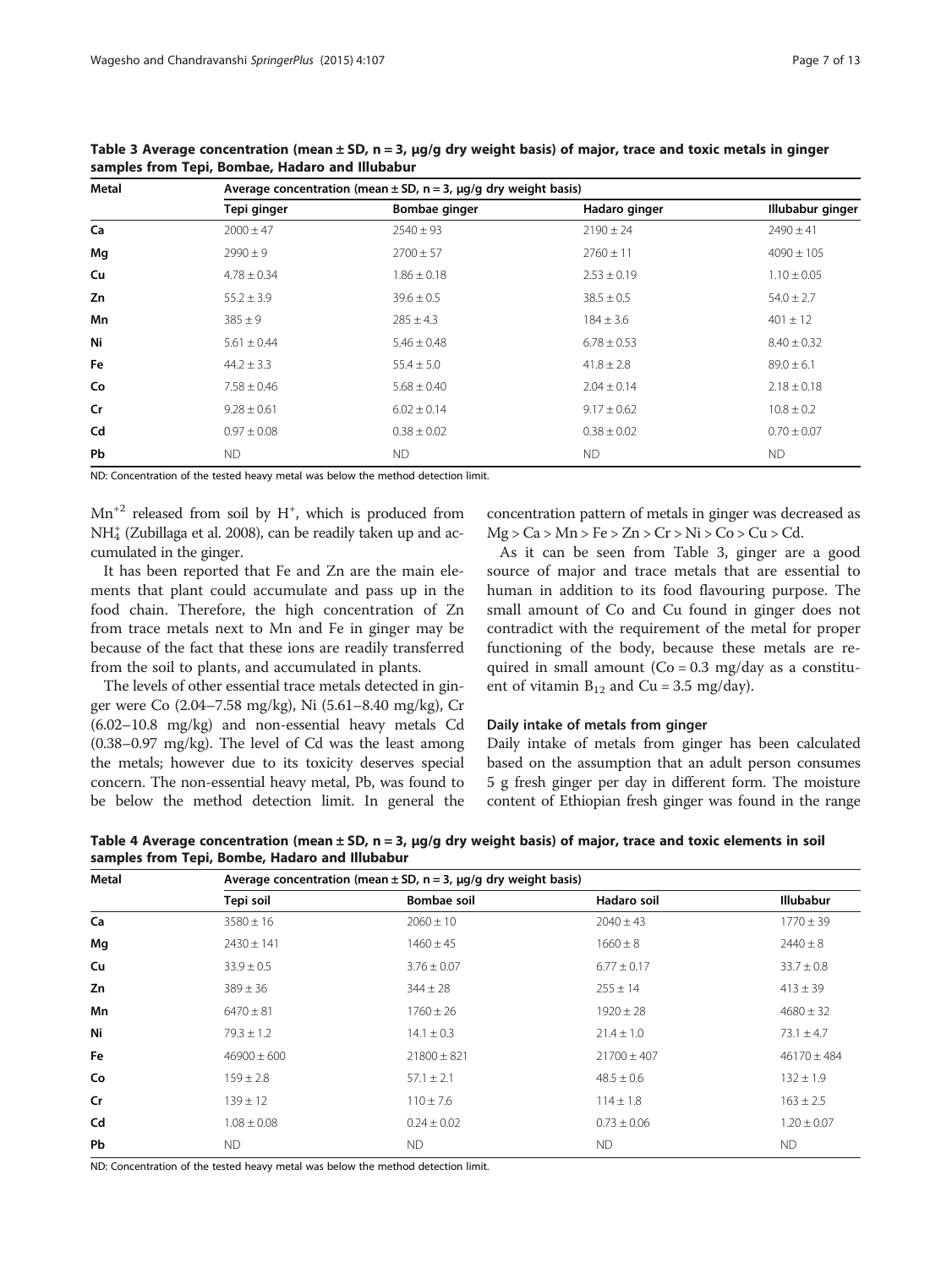| Metal | Daily intake from ginger (mg/day) | Recommended daily intake (mg/day) | Allowable upper limit (mg/day) |
|-------|-----------------------------------|-----------------------------------|--------------------------------|
| Ca    | 2.36                              | 1000                              | 2500                           |
| Mg    | 2.00                              | 400                               | 350                            |
| Cu    | 0.0195                            | 2                                 | 10                             |
| Zn    | 0.350                             | 0.150                             | 40                             |
| Mn    | 3.71                              | $\overline{2}$                    | 11                             |
| Ni    | 0.047                             | <b>NA</b>                         |                                |
| Fe    | 34.1                              | 18                                | 45                             |
| Co    | 0.0992                            | <b>NA</b>                         | <b>NA</b>                      |
| Cr    | 0.132                             | 0.120                             | <b>NE</b>                      |
| Cd    | 0.000813                          | None                              | 0.0714                         |
| Pb    | <b>ND</b>                         | None                              | None                           |

<span id="page-7-0"></span>Table 5 Comparison of daily intake of metals from ginger with recommended daily intake and tolerable upper limit of daily intake of metals (NebGuide [2015](#page-12-0))

 $NA = data$  not available. NE = not established. ND = not detected.

75–85% with a mean value of 80%. Thus the dry mass of 5 g ginger is 1 g. The metal contents of 1 g dry ginger are given in Table 5. For comparison the recommended or adequate daily intake and the allowable upper limit of daily intake of metals are also given in the Table 5. The data in the table clearly show that the daily intake of Ca, Mg and Cu are well below the recommended daily intake while Zn, Mn, Fe, and Cr exceed the recommended daily intake but are well below the allowable upper limit of daily intake of these metals. Daily intake of Ni and Co from Ethiopian ginger is very small and well below the allowable daily intake. Daily intake of toxic metal Cd from Ethiopian ginger is negligible and Pb is none (not present in Ethiopian ginger). Therefore, it can be concluded that Ethiopian ginger is good source of essential metals and free from toxic metal and hence safe for human consumption.

#### Distribution pattern of metals in soil sample

The soil sample collected from four sampling areas were found to contain detectable metal content of Ca, Mg, Fe, Zn, Cu, Co, Cr, Mn, Ni, and Cd in all the four soil samples and their values are given in Table [4](#page-6-0). Among the determined metals, Pb was found to be below the detection limit of the method used in this study. There is significant difference in concentration of different metals within soil sample and appreciable difference in the same metals of different samples. The determined concentration ranges of metals from four soil sampling area are given in Table [4](#page-6-0).

As shown in Table [4](#page-6-0), the concentration of Fe (21700– 46900 mg/kg) in soil exceeds much the concentration of macro-elements, Ca (1770–3580 mg/kg) and Mg (1460– 2440 mg/kg), this is due to the presence of excess amount of hematite (Fe<sub>2</sub>O<sub>3</sub>) in the soil.

Concentration of Mn (1760–6470 mg/kg) an essential trace metal in these soils was higher when compared to

the micronutrient heavy metals Zn (255–413 mg/kg), Cu (3.76–33.9 mg/kg), Cr (110–163 mg/kg), Co (48.5– 159 mg/kg) and Ni (14.1–79.3 mg/kg). On the other hand, level of the toxic heavy metal Cd ranged from 0.24–1.08 mg/kg. The level of Pb, the other tested toxic metal, in soils of all the samples was found to be below the detection limit of the method used in this study. In general, the concentration pattern of metals in soil was decreased as  $Fe \gg Mn > Ca > Mg > Zn > Cr > Co > Ni >$  $Cu > Cd.$ 

# Comparisons of metal levels between ginger and soil sample

Plants absorb whatever is present in the soil medium and therefore the metals are also absorbed and become bio-accumulated in the roots, stems, fruits, grains and leaves of the plant, which may finally be transferred to man in the food chain. The sorption processes of metals by plants is significantly affected by metal level in the

Table 6 Accumulation coefficient of metals from the soil to ginger

| Metal | Sampling sites |               |        |                  |
|-------|----------------|---------------|--------|------------------|
|       | <b>Tepi</b>    | <b>Bombae</b> | Hadaro | <b>Illubabur</b> |
| Ca    | 0.56           | 1.23          | 1.07   | 1.41             |
| Mg    | 1.23           | 1.85          | 1.66   | 1.68             |
| Cu    | 0.14           | 0.49          | 0.37   | 0.032            |
| Zn    | 0.14           | 0.12          | 0.15   | 0.13             |
| Mn    | 0.060          | 0.16          | 0.096  | 0.086            |
| Ni    | 0.071          | 0.40          | 0.32   | 0.11             |
| Fe    | 0.00094        | 0.0025        | 0.0019 | 0.0019           |
| Co    | 0.048          | 0.099         | 0.042  | 0.017            |
| Cr    | 0.067          | 0.055         | 0.080  | 0.066            |
| Cd    | 0.90           | 1.58          | 0.52   | 0.58             |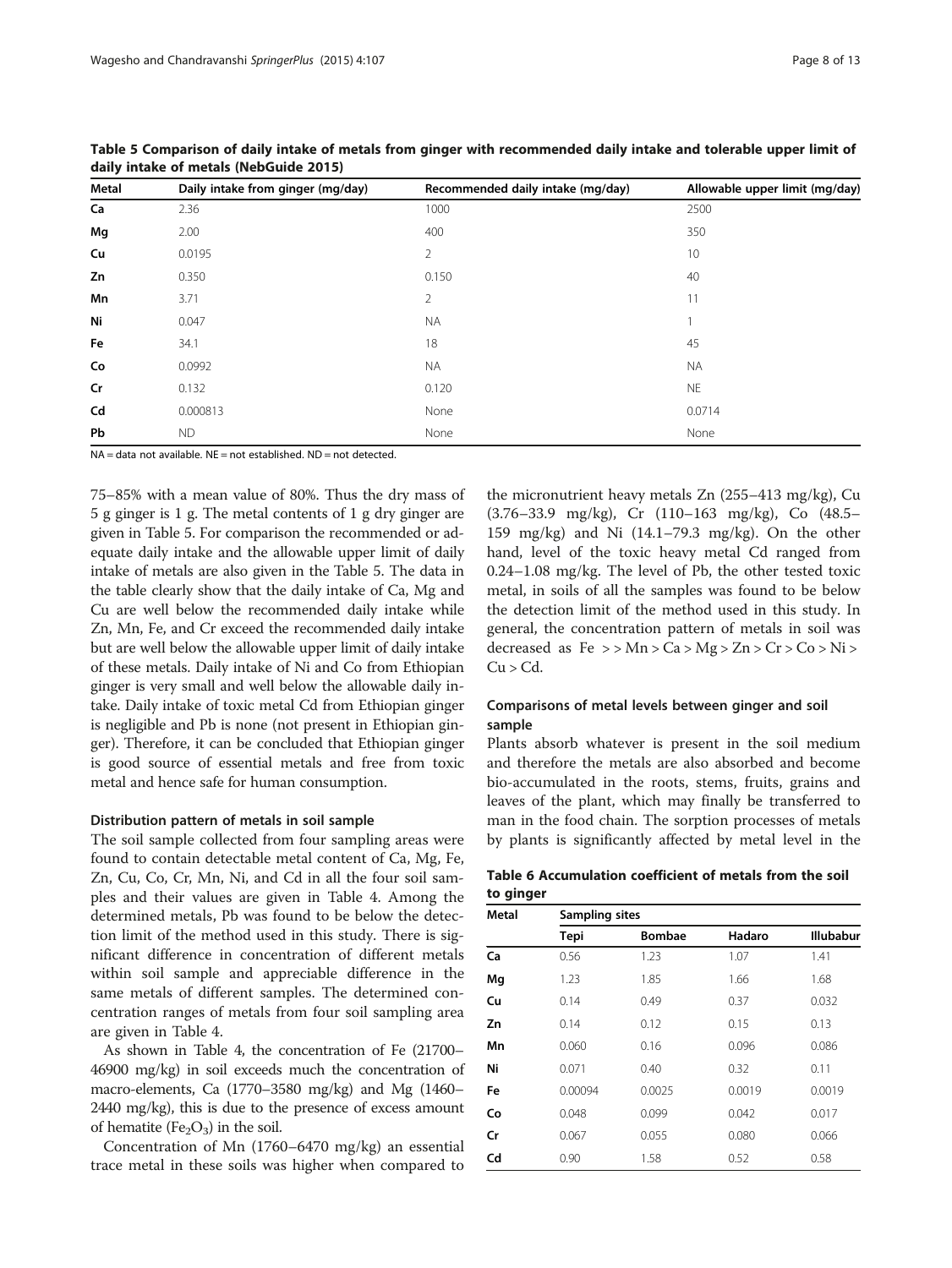<span id="page-8-0"></span>soil, soil pH, the presence of competing ligands, the ionic strength of the soil solution and the simultaneous presence of competing metals (Zubillaga et al. [2008\)](#page-12-0).

In this work, comparative study has been established to correlate the metal level of ginger with the soil where it has grown. As it can be seen from Tables [3](#page-6-0) and [4](#page-6-0), for most elements (Mg, Mn, Zn, Fe (except in Tepi sample), Cu (except in Illubabur sample), Cr, and Cd) the metal levels of ginger was directly proportional to the metal levels of soil where it has grown. Taking the level of Mg as an example in both ginger and soil samples, the Mg level of ginger sample from Illubabur > Tepi > Hadaro > Bombae and the same order is true for Mg level of respective soil sample. This relation partly verifies that the metal content of the plant is a function of the metal level in the soil where it has grown. For the rest three metals (Ca, Ni and Co), the metal levels in some sampling area

of ginger were varies non-proportional to levels of metal in the corresponding soil. This non-proportional variation in level of metals in ginger and soil may be resulted from the difference in availability of absorbable form of metals in soil due to difference in soil acidity or the presence of competing ligands. The accumulation factors of the metals from soil to ginger are given in Table [6.](#page-7-0)

For most metals there was large difference in concentration of the same metals in different ginger sample (for example the concentration of Mg, Mn, Zn, Fe, and Cd of Illubabur and Tepi sample were higher than the other sample sites), this may be attributed to the difference in mineral concentration, the pH and organic matter content of the respective soil. The other probable reason is that the Tepi and Illubabur sample sites are near to the city and may be such differences are observed as a result of

| Table 7 Comparison of determined metals concentration (mg/kg, dry mass basis) with reported values |  |  |  |
|----------------------------------------------------------------------------------------------------|--|--|--|
|----------------------------------------------------------------------------------------------------|--|--|--|

| <b>Metal</b> | Concentration (mg/kg) | Country      | Reference                     |
|--------------|-----------------------|--------------|-------------------------------|
| Ca           | 1700                  | India        | (Devi et al. 2008)            |
|              | 2610                  | Nigeria      | (Ogunwandea and Olawore 2004) |
|              | 2001-2543             | Ethiopia     | This study                    |
| Mg           | 4210                  | Nigeria      | (Ogunwandea and Olawore 2004) |
|              | 9200                  | India        | (Devi et al. 2008)            |
|              | 2700-4094             | Ethiopia     | This study                    |
| Mn           | 368                   | Nigeria      | (Ogunwandea and Olawore 2004) |
|              | 313                   | India        | (Devi et al. 2008)            |
|              | 184-401               | Ethiopia     | This study                    |
| Fe           | 217                   | India        | (Devi et al. 2008)            |
|              | 19.4                  | Saudi Arabia | (Alwakeel 2008)               |
|              | 41.8-89.0             | Ethiopia     | This study                    |
| Zn           | 72.53                 | India        | (Devi et al. 2008)            |
|              | 38.5-55.2             | Ethiopia     | This study                    |
| Ni           | 108                   | Nigeria      | (Obiajunwa et al. 2002)       |
|              | 5.61-8.40             | Ethiopia     | This study                    |
| Co           | 0.32                  | Saudi Arabia | (Al-Eed et al. 2002)          |
|              | 2.04-7.58             | Ethiopia     | This study                    |
| Cu           | 4.47                  | India        | (Devi et al. 2008)            |
|              | 1.10-4.78             | Ethiopia     | This study                    |
| Cr           | 0.47                  | Pakistan     | (Hashmi et al. 2005)          |
|              | 0.5                   | Pakistan     | (Hashmi et al. 2007)          |
|              | $6.02 - 10.8$         | Ethiopia     | This study                    |
| Cd           | 0.12                  | Nigeria      | (Aiwonegbe and Ikhuoria 2007) |
|              | 0.07                  | Saudi Arabia | (Al-Eed et al. 2002)          |
|              | $0.38 - 0.97$         | Ethiopia     | This study                    |
| Pb           | < 0.021               | Nigeria      | (Aiwonegbe and Ikhuoria 2007) |
|              | <b>ND</b>             | Ethiopia     | This study                    |

ND: Concentration of the tested heavy metal was below the method detection limit.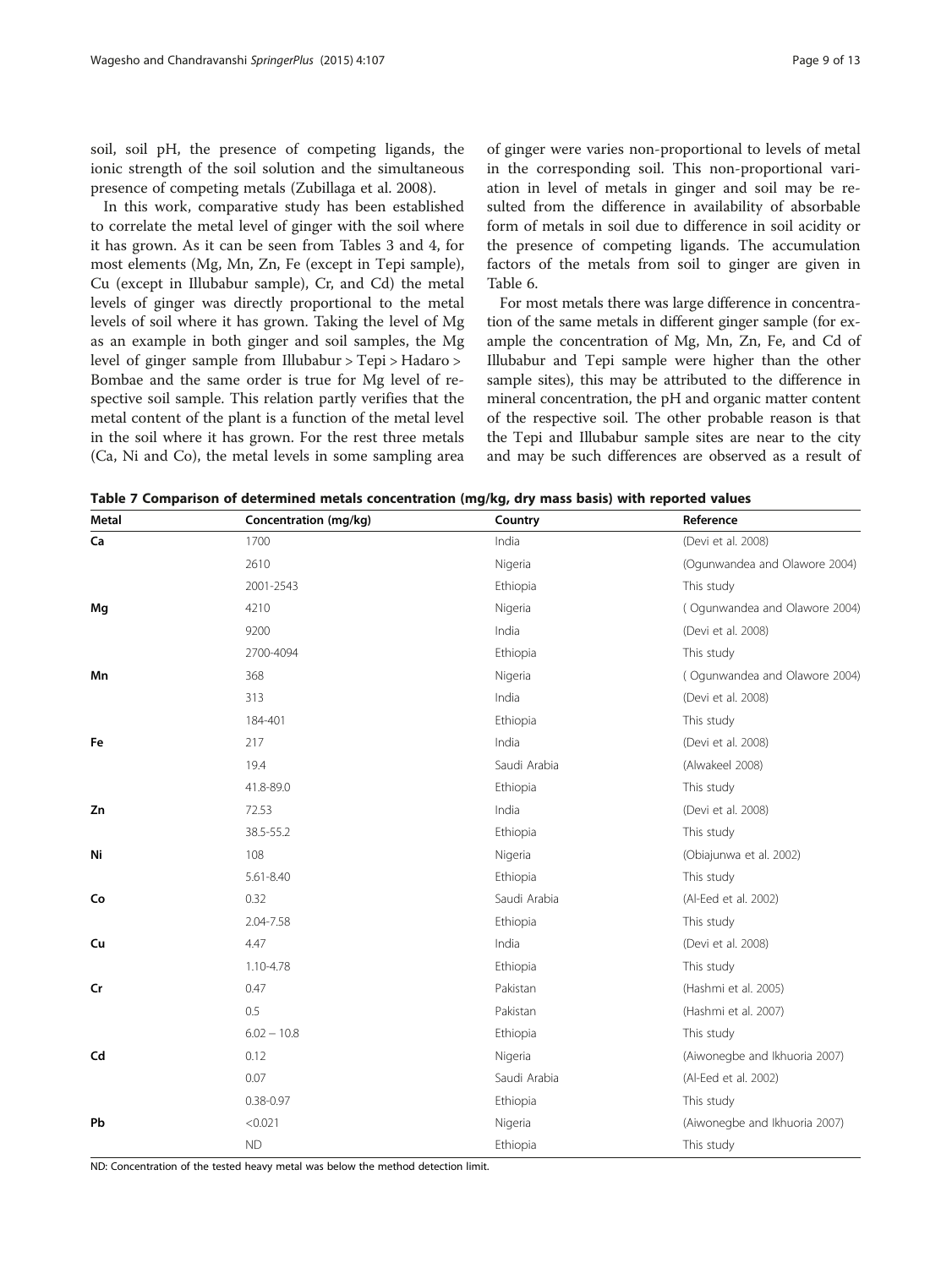<span id="page-9-0"></span>higher population and industrial activities in cities and municipalities which lead to higher production of assorted waste than in the rural settlements of Bombae and Hadaro.

# Comparison of levels of metal in ginger of this study with literature values

The comparative study of the metal concentration of ginger determined in this study and reported values of other researchers are presented in Table [7](#page-8-0). The Ca content of Ethiopian ginger is a bit higher than that of reported by Devi et al. [\(2008](#page-11-0)) and almost comparable to that of reported by Ogunwandea and Olawore [\(2004](#page-12-0)). The level of Mg of this study is comparable to those studied in Nigeria (Ogunwandea and Olawore [2004\)](#page-12-0) but much lower than those in India (Devi et al. [2008\)](#page-11-0).

Mn concentration in Ethiopian ginger is in the range of 184–401 mg/kg and its values reported by Devi et al. ([2008](#page-11-0)) and Obiajunwa et al. ([2002](#page-12-0)) lies in this range. The Fe content reported in Saudi Arabia (Alwakeel [2008](#page-11-0)) is less than the Fe content in Ethiopian ginger. However, the Fe content reported by Devi et al. [\(2008\)](#page-11-0) is higher than the result of the present study. The mean concentration of Zn determined in this study is a bit lower than the value determined in India (Devi et al. [2008](#page-11-0)). The content of Zn in Ethiopian ginger is above the permissible limit set by FAO/WHO in edible plants (27.4 mg/kg). However, according to Bowen and Allaway, the range of Zn in agricultural products should be between 15 to 200 mg/kg (Jabeen et al. [2010\)](#page-12-0).

The Ni concentration in Ethiopian ginger is lower than the Ni content determined in Nigeria (Obiajunwa et al. [2002](#page-12-0)). The Ni content in Ethiopian ginger is higher than the permissible limit set by FAO/WHO in edible plants (1.63 mg/kg). However, Ni toxicity in human is not a very common occurrence because its absorption by the body is very low (Jabeen et al. [2010\)](#page-12-0).

From Table [7](#page-8-0), one can see that the concentration of Cu in Ethiopian ginger is almost the same as the value reported in India (Devi et al. [2008](#page-11-0)). The Cr content of ginger reported by Hashmi et al. [\(2005\)](#page-12-0) and Hashmi et al. [\(2007\)](#page-12-0) are less than the present result. The concentration of Cr in Ethiopian ginger is higher than the permissible limit set by FAO/WHO in edible plants (0.02 mg/kg). Chronic exposure to Cr may result in liver, kidney and lung damage (Jabeen et al. [2010](#page-12-0)).

The level of Co obtained in Ethiopian ginger is 2.04– 7.58 mg/kg, which is higher than the value reported in Saudi Arabia (Al-Eed et al. [2002\)](#page-11-0). The Cd content in Ethiopian ginger is 0.38–0.97 mg/kg, which is higher than the Cd content determined in Nigeria (Aiwonegbe and Ikhuoria [2007](#page-11-0)) and Saudi Arabia (Al-Eed et al.

| Table 8 Analysis of variance (ANOVA) between and within ginger samples at 95% confidence level |  |  |  |
|------------------------------------------------------------------------------------------------|--|--|--|
|------------------------------------------------------------------------------------------------|--|--|--|

| Metal | Comparision     | SD   | df | <b>F</b> <sub>calculated</sub> | $F_{\text{critical}}$ | Remark                                         |
|-------|-----------------|------|----|--------------------------------|-----------------------|------------------------------------------------|
| Ca    | Between samples | 255  | 3  | 4.96                           | 4.07                  | Significant difference between sample means    |
|       | Within samples  | 51.4 | 8  |                                |                       |                                                |
| Mg    | Between samples | 650  | 3  | 14.2                           | 4.07                  | Significant difference between sample means    |
|       | Within samples  | 45.6 | 8  |                                |                       |                                                |
| Cu    | Between samples | 1.58 | 3  | 8.32                           | 4.07                  | Significant difference between sample means    |
|       | Within samples  | 0.19 | 8  |                                |                       |                                                |
| Zn    | Between samples | 9.96 | 3  | 5.89                           | 4.07                  | Significant difference between sample means    |
|       | Within samples  | 1.69 | 8  |                                |                       |                                                |
| Mn    | Between samples | 100  | 3  | 13.8                           | 4.07                  | Significant difference between sample means    |
|       | Within samples  | 7.27 | 8  |                                |                       |                                                |
| Ni    | Between samples | 1.38 | 3  | 3.14                           | 4.07                  | No significant difference between sample means |
|       | Within samples  | 0.44 | 8  |                                |                       |                                                |
| Fe    | Between samples | 21.7 | 3  | 5.09                           | 4.07                  | Significant difference between sample means    |
|       | Within samples  | 4.28 | 8  |                                |                       |                                                |
| Co    | Between samples | 2.72 | 3  | 9.38                           | 4.07                  | Significant difference between sample means    |
|       | Within samples  | 0.29 | 8  |                                |                       |                                                |
| Cr    | Between samples | 2.02 | 3  | 4.93                           | 4.07                  | Significant difference between sample means    |
|       | Within samples  | 0.41 | 8  |                                |                       |                                                |
| Cd    | Between samples | 0.29 | 3  | 7.25                           | 4.07                  | Significant difference between sample means    |
|       | Within samples  | 0.04 | 8  |                                |                       |                                                |
|       |                 |      |    |                                |                       |                                                |

where, SD - is standard deviation of between sample and within sample and df - is degree of freedom of between sample and within sample.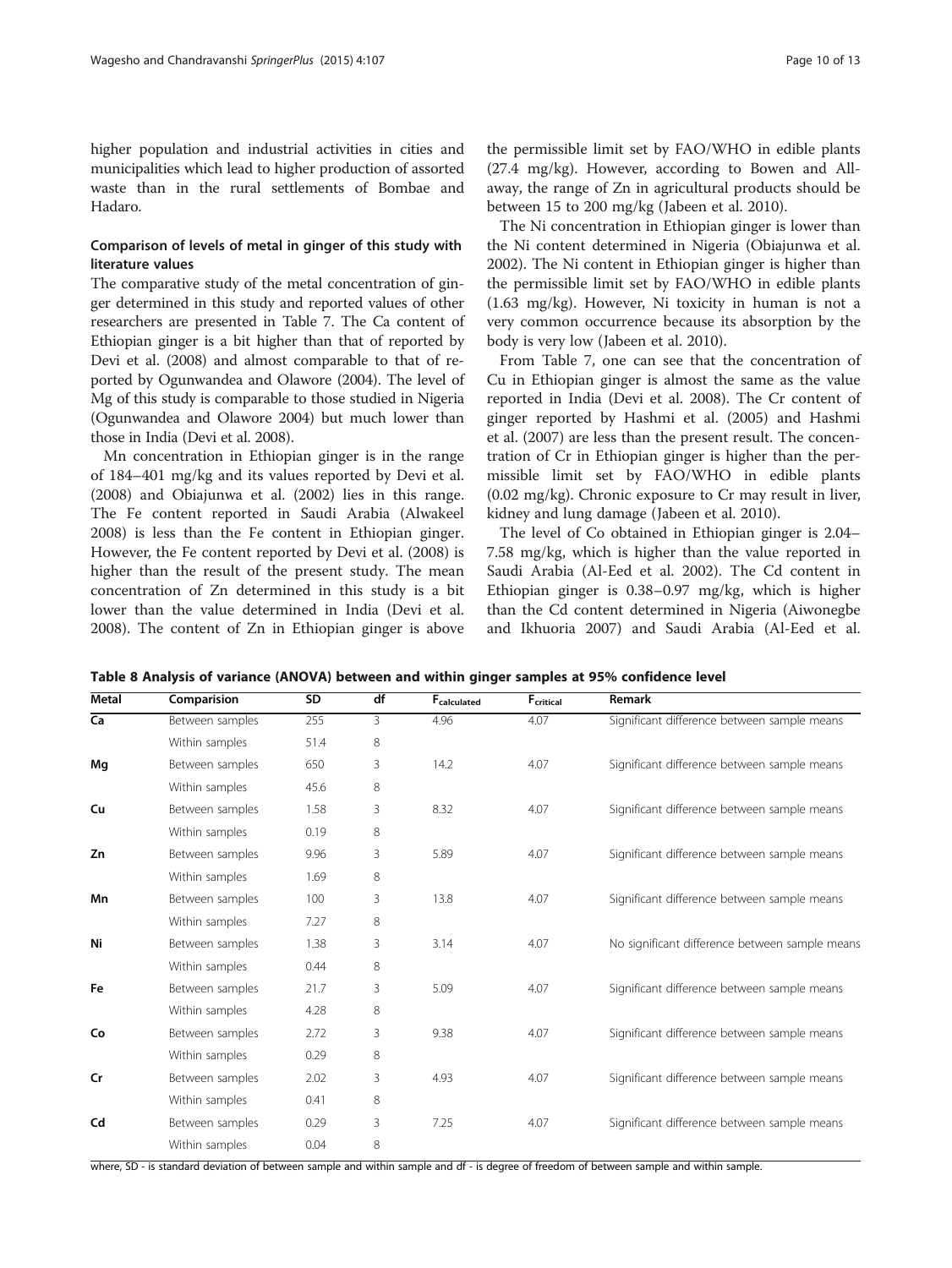|    |          |          |          | <i>----</i> |       |          |          |          |       |    |
|----|----------|----------|----------|-------------|-------|----------|----------|----------|-------|----|
|    | Ca       | Mg       | Cu       | Zn          | Mn    | Ni       | Fe       | Co       | Cr    | Cd |
| Ca |          |          |          |             |       |          |          |          |       |    |
| Mg | 0.315    |          |          |             |       |          |          |          |       |    |
| Cu | $-0.907$ | $-0.453$ |          |             |       |          |          |          |       |    |
| Zn | $-0.289$ | 0.680    | 0.310    |             |       |          |          |          |       |    |
| Mn | 0.032    | 0.683    | 0.120    | 0.924       |       |          |          |          |       |    |
| Ni | 0.320    | 0.866    | $-0.623$ | 0.311       | 0.232 |          |          |          |       |    |
| Fe | 0.665    | 0.916    | $-0.711$ | 0.443       | 0.592 | 0.783    |          |          |       |    |
| Co | $-0.376$ | $-0.426$ | 0.731    | 0.286       | 0.370 | $-0.813$ | $-0.438$ |          |       |    |
| Cr | $-0.312$ | 0.751    | 0.002    | 0.655       | 0.399 | 0.781    | 0.439    | $-0.450$ |       |    |
| Cd | $-0.554$ | 0.397    | 0.616    | 0.941       | 0.814 | 0.022    | 0.115    | 0.513    | 0.527 |    |

<span id="page-10-0"></span>Table 9 Correlation matrices for metals in ginger sample  $(n = 4)$ 

[2002](#page-11-0)). The level of Cd in Ethiopian ginger is above the permissible limit set by FAO/WHO in edible plants (0.21 mg/kg). The results of this study reveal that the content of Pb in ginger is below the method detection limit and that assures the low Pb exposure of the farmlands.

The minimal risk levels for hazardous Pb and Cd metals through oral route and its acute effect are 0.0002 mg/kg per day for both metals (Al-Eed et al. [2002](#page-11-0)). Whereas the human need from ginger is very few grams per day, hence there is no risk from ginger used in the food.

#### Analysis of variance

T-tests and analysis of variance (ANOVA) are widely used statistical methods to compare group means. While the independent sample t-test is limited to comparing the means of two groups, the one-way ANOVA can compare the mean of more than two groups of sample. ANOVA uses the F statistic to compare whether the differences between sample means are significant or not (Bereton [2003\)](#page-11-0).

In this study, ginger samples were collected from four different areas and the metal levels of each sample was analysed by FAAS. During the processes of sample preparation and analysis a number of random errors may be introduced in each aliquot and in each replicate

measurement. The variation in sample mean of the analyte was tested by using ANOVA, whether the source for variation was from experimental procedure or heterogeneity among the samples (i.e. difference in mineral contents of soil, pH of soil, water, atmosphere; variation in application of agrochemicals like fertilizers, pesticides, herbicides etc. or other variations in cultivation procedures).

The ANOVA results (Table [8\)](#page-9-0) showed that there exist statistically significant differences at 95% confidence level in mean concentrations of all the nine metals except Ni which is expected from variation in experimental procedure. The source for this significant difference between sample means may be the difference in mineral contents of soil or pH of soil which predict the extent of mineral absorption by ginger. For Ni the difference between samples mean is not significant. The variation among results of Ni in four ginger samples should not be attributed to anything more than random error in the analytical procedure.

# Pearson correlation of metals between ginger and soil samples

In this study, to correlate the effect of one metal concentration on the concentration of the other metal in the

Table 10 Correlation matrices for metals in soil sample (n = 4)

| Table TO Correlation matrices for metals in soil sample $(n = 4)$ |       |       |       |       |       |       |       |          |              |    |
|-------------------------------------------------------------------|-------|-------|-------|-------|-------|-------|-------|----------|--------------|----|
|                                                                   | Ca    | Mg    | Cu    | Zn    | Mn    | Ni    | Fe    | Co       | Cr           | Cd |
| Ca                                                                |       |       |       |       |       |       |       |          |              |    |
| Mg                                                                | 0.428 |       |       |       |       |       |       |          |              |    |
| Cu                                                                | 0.445 | 0.996 |       |       |       |       |       |          |              |    |
| Zn                                                                | 0.252 | 0.749 | 0.800 |       |       |       |       |          |              |    |
| Mn                                                                | 0.706 | 0.937 | 0.948 | 0.737 |       |       |       |          |              |    |
| Ni                                                                | 0.505 | 0.994 | 0.997 | 0.779 | 0.967 |       |       |          |              |    |
| Fe                                                                | 0.461 | 0.987 | 0.997 | 0.839 | 0.953 | 0.995 |       |          |              |    |
| Co                                                                | 0.403 | 0.313 | 0.393 | 0.806 | 0.477 | 0.395 | 0.464 |          |              |    |
| Cr                                                                | 0.052 | 0.919 | 0.917 | 0.789 | 0.744 | 0.887 | 0.908 | 0.274    | $\mathbf{1}$ |    |
| Cd                                                                | 0.282 | 0.942 | 0.910 | 0.512 | 0.808 | 0.905 | 0.875 | $-0.023$ | 0.883        |    |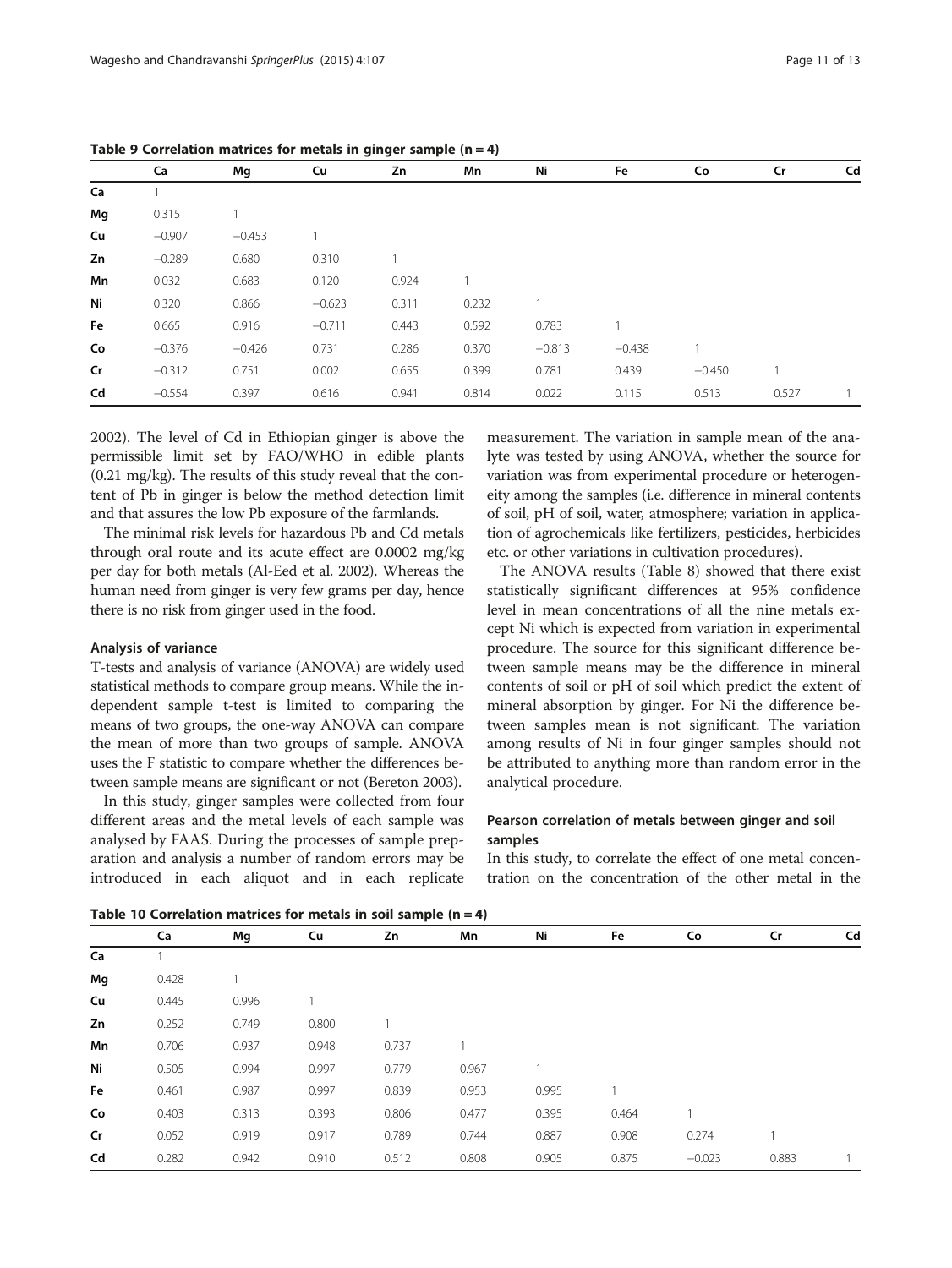<span id="page-11-0"></span>Table 11 Pearson correlation coefficient for metals in ginger with soil sample  $(n = 4)$ 

| Metal | cа                                                                                                              | Mg              |                      | ۷'n   | Mn             | Ni    | HΑ    |              |       | τu    |
|-------|-----------------------------------------------------------------------------------------------------------------|-----------------|----------------------|-------|----------------|-------|-------|--------------|-------|-------|
|       | 0.812<br>-                                                                                                      | כרד ו<br>U.I LJ | <b>J.288</b><br>---- | 0.857 | 0.829<br>----- | 0.345 | 0.459 | ).744<br>U.I | 0.814 | 0.766 |
|       | the contract of the contract of the contract of the contract of the contract of the contract of the contract of |                 |                      |       |                |       |       |              |       |       |

where, r is the Pearson correlation coefficient between metal level in ginger and metal level in soil.

same sample and to correlate the effect of the same metal concentration of soil to that of ginger, the Pearson correlation matrices using correlation coefficient (r) for the samples were used. The results are given in Tables [9](#page-10-0) and [10](#page-10-0). There is high positive correlation for Mg with (Ni, Zn, Mn, Fe and Cr), Cu with (Co and Cd), Zn with (Mn, Cr and Cd), Mn with Cd, Ni with Cr and moderate correlation for Cr with Cd; which may be arise from common anthropogenic or natural sources as well as from similarity in chemical properties. The high negative correlation between Ca and Cu indicate the large absorption of Ca may affect the absorption of Cu in ginger plant. The other metals have weak negative or positive correlation indicating that the presence or absence of one metal affect in lesser extent to the other. In soil samples, there is high positive correlation for all metals except Ca with (all metals except Mn), Co with (all metals except Zn). The low negative or positive correlation of Ca and Co with the other metals in the soil samples may be associated with chemical properties like insoluble carbonates.

As shown in Table 11, one can see that the more levels of metals like Mg, Zn, Mn, Co, Cr and Cd in the soil, the more accumulation of corresponding metals in the ginger. This verifies that the dependence of metal concentration in the plant on metal concentration of respective soil.

# Conclusion

An efficient digestion procedure for ginger and soil sample was developed and validated through standard addition (spiking) method and a good percentage recovery was obtained  $(100 \pm 10\%)$  for all minerals identified in ginger.

The levels of metals in ginger determined in this study could be put in the following order Mg (2700– 4090 mg/kg) > Ca (2000–2540 mg/kg) > Mn (184– 401 mg/kg) > Fe (41.8–89.0 mg/kg) > Zn (38.5–55.2 mg/kg) > Cr (6.02–10.8 mg/kg) > Ni (5.61–8.40 mg/kg) > Co (2.04– 7.58 mg/kg $>$  Cd (0.38–0.97 mg/kg). The non-essential toxic heavy metal, Pb, was found to be below the method detection limit. The results of this work confess that ginger accumulates relatively higher amounts of Mg and Mn among the determined macro- and micronutrients, respectively.

The ANOVA results at 95% confidence level suggest that there were significant difference in the mean concentration of all metals except Ni between the four sampling areas which could be attributed to the difference in mineral contents of soil or pH of soil which predict the extent of mineral absorption by ginger. The soils of the

study farmland were found to contain high levels of Fe followed by Mn, Ca, Mg, Zn, Cr, Co, Ni, Cu, Cd. The level of Pb in soils of all sampling sites was found to be below detection limit of the method used in this study.

In general, the levels of most of the metals in the studied soils were found to correlate positively with the levels found in the ginger.

#### Competing interests

The authors declare that they have no competing interests.

#### Authors' contributions

YW contributed to the sampling and analysis. BSC contributed to the design of the study. YW and BSC contributed to the interpretation of data and drafting the manuscript. BSC contributed to critical revision of the paper. All authors have read the manuscript and gave their final approval for this version of the manuscript to be published.

#### Acknowledgements

The authors express their gratitude to the Department of Chemistry, Addis Ababa University, Addis Ababa, Ethiopia for providing laboratory facilities. YW is thankful to Department of Chemistry, Arbaminch College of Teachers Education, Arbaminch, Ethiopia for sponsoring his study.

#### Funding

This work was funded by Research and Graduate Programs of Addis Ababa University, Ethiopia. Research and Graduate Programs of Addis Ababa University, Ethiopia had no role in the design, data collection, analysis or publication of the manuscript.

#### Received: 5 January 2015 Accepted: 23 February 2015 Published online: 04 March 2015

#### References

- Aiwonegbe AE, Ikhuoria EU (2007) Levels of selected heavy metals in some Nigerian vegetables. Trends Appl Sci Res 2:76–79
- Al-Eed MA, Assubaie FN, El-Garawany MM, El-Hamshary H, Eltayeb ZM (2002) Determination of heavy metal levels in common spices. J Appl Sci 17:87–98
- Alwakeel SS (2008) Microbial and heavy metals accumulation of herbal medicines. Res J Microbiol 3:683–691
- Aregahegn A, Chandravanshi BS, Atlabachew M (2013) Mineral contents of fruits of cactus pear (Opuntia ficus indica) grown in Ethiopia. Acta Hort (ISHS) 979:117–126
- Asfaw N, Abegaz B (1995) Chemical constituents of the essential oils of Zingiber officinale Roscoe cultivated in Ethiopia. SINET Ethiop J Sci 18:133–135
- Asfaw N, Demissew S (2009) Aromatic plants in Ethiopia. Shoma books, Addis Ababa, pp 27–185
- Bereton RG (2003) Chemometrics: Data analysis for the laboratory and chemical plant. John Wiley and Sons, London, pp 197–206
- Chen M, Ma LQ (2001) Comparison of three aqua-regia digestion methods for twenty florida soils. Soil Sci Soc Am J 65:491–499
- Demirel S, Tuzen M, Saracoglu S, Soylak M (2008) Evaluation of various digestion procedures for trace element contents of some food materials. J Hazard Mater 152:1020–1026
- Derbie A, Chandravanshi BS (2011) Concentration levels of selected metals in the leaves of different species of thyme (T. schimperi and T. vulgaris) grown in Ethiopia. Biol Trace Elem Res 141:317–328
- Devi KN, Sarma HN, Kumar S (2008) Estimation of essential and trace elements in some medicinal plants by PIXE and PIGE techniques. Nucl Instr Methods Phys Res B 266:1605–1610
- Dubale AA, Chandravanshi BS, Gebremariam KF (2015) Levels of major and trace metals in the leaves and infusions of Croton Macrostachyus. Bull Chem Soc Ethiop 29:11–26